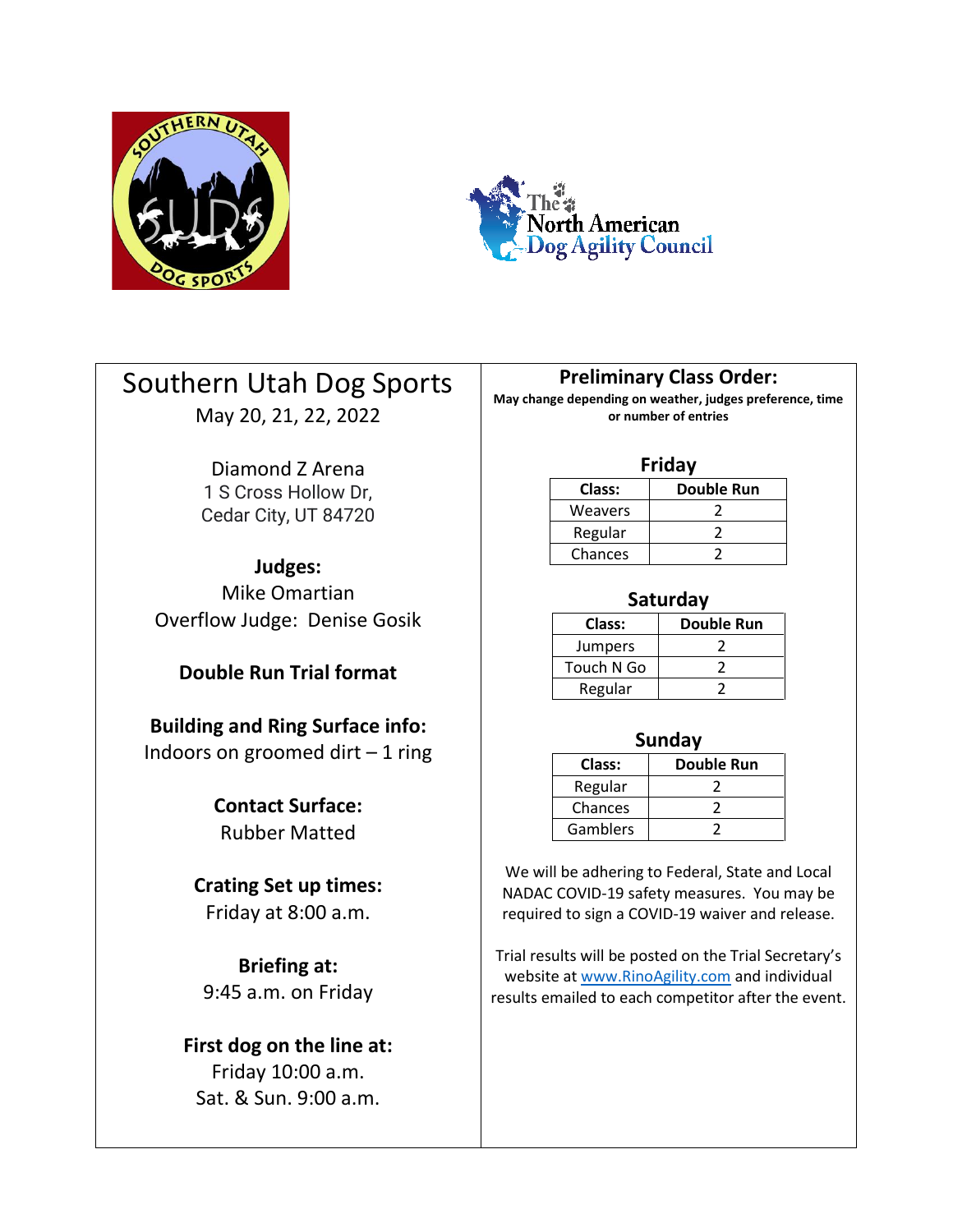**Entries Open on:** Publication of Premium

**Entries Close on:** Monday, May 16, 2022

**Crating available:** Crating indoors on cement or dirt

### **Entry Limits:**

350 per day

### **Move ups:**

Completed move-ups are due each day by end of last run.

### **Day of show Entries:**

All Runs are \$12 per run Day of show entries \$15 per run Junior Handlers \$8 per run

#### **Refunds:**

There will be no refunds after the closing date or if in the event of a dog and/or handler are dismissed from the competition. A withdrawal from the competition after the closing date due to a bitch coming into season or a dog is injured after the closing date will get a 50% refund.

### **Equipment info:**

Rubber-matted surface contacts 24" spaced weave poles

**Show Committee Trial Chair: Kris Brown [Krisbrown98942@gmail.com](mailto:Krisbrown98942@gmail.com) SUDS President: Nancy Carlton [nancy4golf@comcast.net](mailto:nancy4golf@comcast.net)**

**Trial Secretary: Denise Gosik [RinoAgility@gmail.com](mailto:RinoAgility@gmail.com)**

**Chief Course Builder: Alex Figures Equipment Manager: Nancy Carlton**

### **Confirmations:**

Confirmations will be mailed after the trial closes.

# **Food info:**

Breakfast rolls and coffee. Food truck for lunch

# **Volunteer info:**

Volunteer signups will posted day of show.

### **Awards and Ribbons:**

Ribbons will be awarded for  $1<sup>st</sup>$  through  $4<sup>th</sup>$ places in all jump heights except for Chances which is a pass/fail game.

*SPECIAL AWARDS -- High in Trial for all levels! Awards will be presented before the Gamblers class on Sunday.* 

Please let show committee know if you may be earning a NATCH or V-NATCH.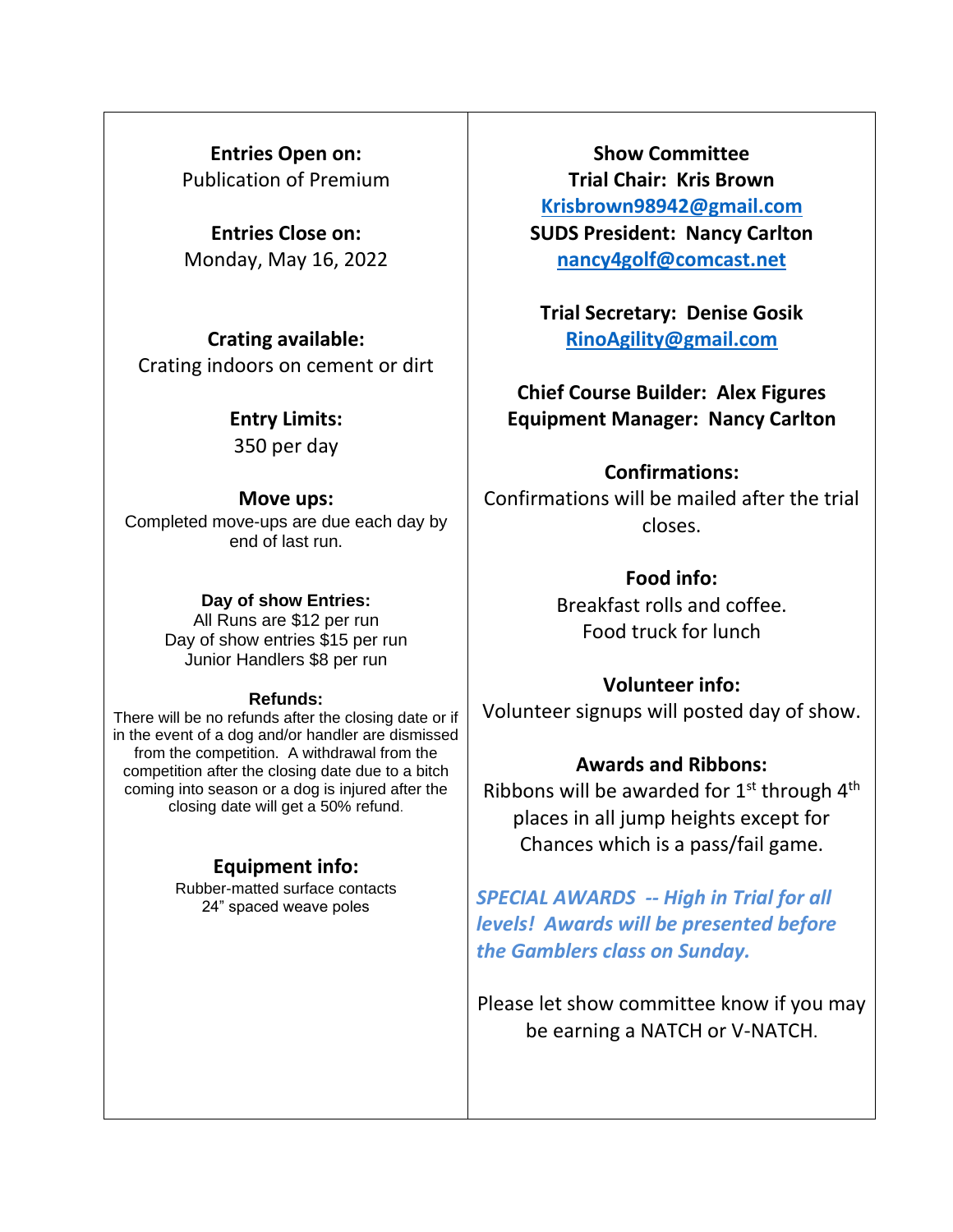MEASURING

### **Jump Height Info:**

Measurement forms may be obtained at:

<https://www.nadac.com/WPsite/wp-content/uploads/2021/06/Permanent-Height-Card-form-6.4.21.pdf>

#### **Dogs which require measuring:**

Dogs in the Proficient Category, Novice, Open or Elite jumping 4", 8", 12" or 16"

#### **Dogs which do not need to be measured:**

Dogs jumping 16" in the Veteran or Junior Handler Division Dogs jumping 20" Dogs in the Skilled Category Dogs with a permanent height card Dogs listed on the Height Exemption List

#### **JUMP HEIGHTS**

There are four Standard Division-Proficient jump heights: 8", 12", 16", and 20". There are four Standard Division-Skilled jump heights: 4", 8", 12", and 16". There are four jump heights for the Veterans and Junior Handler divisions: 4", 8", 12", and 16". Please see the NADAC Rulebook for the full jump height table

### **Brief Summary of Rules:**

Please refer to [www.nadac.com](http://www.nadac.com/) for a full explanation of all NADAC rules and up to date information.

- Please note that NADAC trials should provide a safe and fun environment for both exhibitors and their dogs.
- Aggressive dogs will not be tolerated and will be excused from the trial.
- The show committee has the right to refuse any entry. Anyone not currently in good standing with NADAC will not be allowed to enter this trial.
- Exhibitors, through submission of entry, acknowledge that they are knowledgeable of NADAC rules and regulations, and agree to abide by all rules in effect at the time of this trial.
- No entry fee will be refunded if the trial cannot open or be completed by reasons of riots, civil disturbances, fire, acts of God, public emergency, an act of a public enemy, or any other cause beyond the control of the organizing committee.
- Checks not honored by the bank do not constitute a valid entry fee. There will be a \$25.00 service charge for bank returned checks.
- Dog must be registered and have a valid registration number before entries will be accepted. <https://www.nadac.com/register-your-dog/>
- A copy of the current Exhibitors Handbook may be downloaded free from the NADAC web site: www.nadac.com
- Bitches in heat, lame, or blind dogs are ineligible for entry, as is any dog with a deformity which may cause a judge to not be able to reasonably assess the dog's ability to function and perform agility obstacles safely, and in a manner that is in the best interest, health and welfare of the dog.
- No food, clickers, or other aids or devices shall be permitted on the course or within 10 feet of the ring. Food or a small non-audible toy can be in a secure container (Ziploc bag is acceptable) in your pocket during your run but you cannot indicate to the dog it is there. All handlers may bring a non-audible toy into the ring for training purposes. They cannot earn a Qualifying score and must declare to the judge they are training before they commence their run. Please read the Exhibitor's Handbook for more information about toys and training in the ring.
- The sponsoring clubs will not be responsible for the loss or damage to any dog exhibited, or for the possessions of any exhibitor whether the result be accident or other cause. It is distinctly understood that every dog at this event is in the care and control of his owner or handler during the entire time the dog is on the show premises.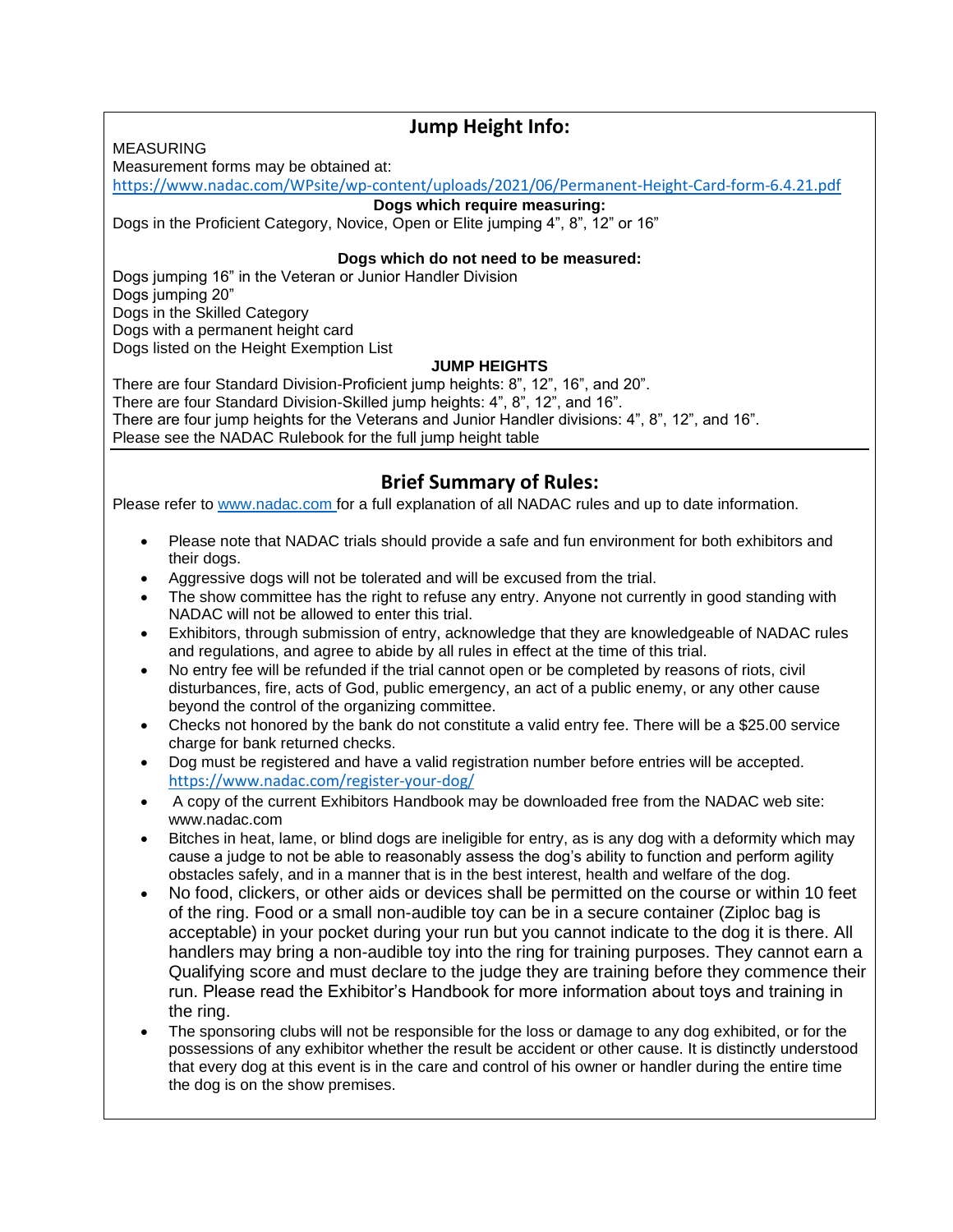### **Southern Utah Dog Sports, May 20, 21, 22, 2022, Cedar City, UT**

**Make Checks Payable to: Southern Utah Dog Sports (SUDS)**

**Send entries to: Denise Gosik, 2010 West Avenue K #1047, Lancaster, CA 93536**

### **Click here to use our [Online Entry](https://forms.gle/KDwP6HfYqKKRd3YY9) and pay at the trial**

| Owner                                                     |                 |               |                |              | <b>Dog</b>                                                                                                                                              |                         |                         |  |  |  |
|-----------------------------------------------------------|-----------------|---------------|----------------|--------------|---------------------------------------------------------------------------------------------------------------------------------------------------------|-------------------------|-------------------------|--|--|--|
| <b>Name</b>                                               |                 |               |                |              | <b>Call Name</b>                                                                                                                                        |                         |                         |  |  |  |
| <b>Address</b>                                            |                 |               |                |              | <b>NADAC Reg #</b>                                                                                                                                      |                         |                         |  |  |  |
| City/State/Zip                                            |                 |               |                |              | <b>Date of Birth</b>                                                                                                                                    |                         |                         |  |  |  |
| Phone                                                     |                 |               |                |              | <b>Height at Withers</b>                                                                                                                                |                         |                         |  |  |  |
| <b>Email</b>                                              |                 |               |                |              | <b>Breed</b>                                                                                                                                            |                         |                         |  |  |  |
| Handler, If not owner                                     |                 |               |                |              | <b>Emergency Contact Name/Phone</b>                                                                                                                     |                         |                         |  |  |  |
|                                                           |                 |               |                |              | PLEASE INCLUDE A COPY OF YOUR DOG'S HEIGHT CARD IF YOU DO NOT HAVE ONE ON FILE.                                                                         |                         |                         |  |  |  |
| <b>CATEGORY:</b><br><b>PROFICIENT</b><br>SKILLED <b>F</b> |                 |               |                |              |                                                                                                                                                         |                         |                         |  |  |  |
| <b>DIVISION:</b>                                          | <b>STANDARD</b> |               | VET DOG $\Box$ |              | <b>VET HANDLER</b>                                                                                                                                      | JUNIOR HANDLER          |                         |  |  |  |
| I WANT MY DOG TO JUMP:                                    |                 |               | 4              | 8            | 12<br>16                                                                                                                                                | 20                      |                         |  |  |  |
| <b>Class</b>                                              |                 | Level         |                |              | Day                                                                                                                                                     |                         |                         |  |  |  |
|                                                           | Intro           | <b>Novice</b> | Open           | <b>Elite</b> | Friday                                                                                                                                                  | Saturday                | Sunday                  |  |  |  |
| <b>Weavers</b>                                            |                 |               |                |              | $Rd1$ Rd 2                                                                                                                                              |                         |                         |  |  |  |
|                                                           |                 |               |                |              |                                                                                                                                                         |                         |                         |  |  |  |
| <b>Regular</b>                                            |                 |               |                |              | Rd 2<br>Rd1                                                                                                                                             | Rd 1 $\Box$ Rd 2 $\Box$ | Rd 1 $\Box$ Rd 2 $\Box$ |  |  |  |
| <b>Chances</b>                                            |                 |               |                |              | $Rd1$   Rd 2                                                                                                                                            |                         | $Rd1$   Rd 2            |  |  |  |
| <b>Touch n Go</b>                                         |                 |               |                |              |                                                                                                                                                         | Rd 2<br>$Rd1$           |                         |  |  |  |
| <b>Jumpers</b>                                            |                 |               |                |              |                                                                                                                                                         | $]$ Rd 2<br>Rd 1        |                         |  |  |  |
| <b>Gamblers</b>                                           |                 |               |                |              |                                                                                                                                                         |                         | Rd1<br> Rd2             |  |  |  |
|                                                           |                 |               |                |              |                                                                                                                                                         |                         |                         |  |  |  |
|                                                           |                 |               |                |              |                                                                                                                                                         |                         |                         |  |  |  |
|                                                           |                 |               |                |              | In consideration of the acceptance of this entry, I/we certify that I/we have knowledge of, and are familiar with, and agree to abide by, the Rules and |                         |                         |  |  |  |

- **□ Price per run \$12 =\_\_\_\_\_\_\_\_\_\_\_**
	-
- □ **Junior Handler per run \$8** = \_\_\_\_\_\_\_\_\_\_<br>□ Day of Show (after closing) \$15 each =  $\Box$  **Day of Show (after closing) \$15 each** 
	-

**TOTAL ENCLOSED =\_\_\_\_\_\_\_\_\_\_\_**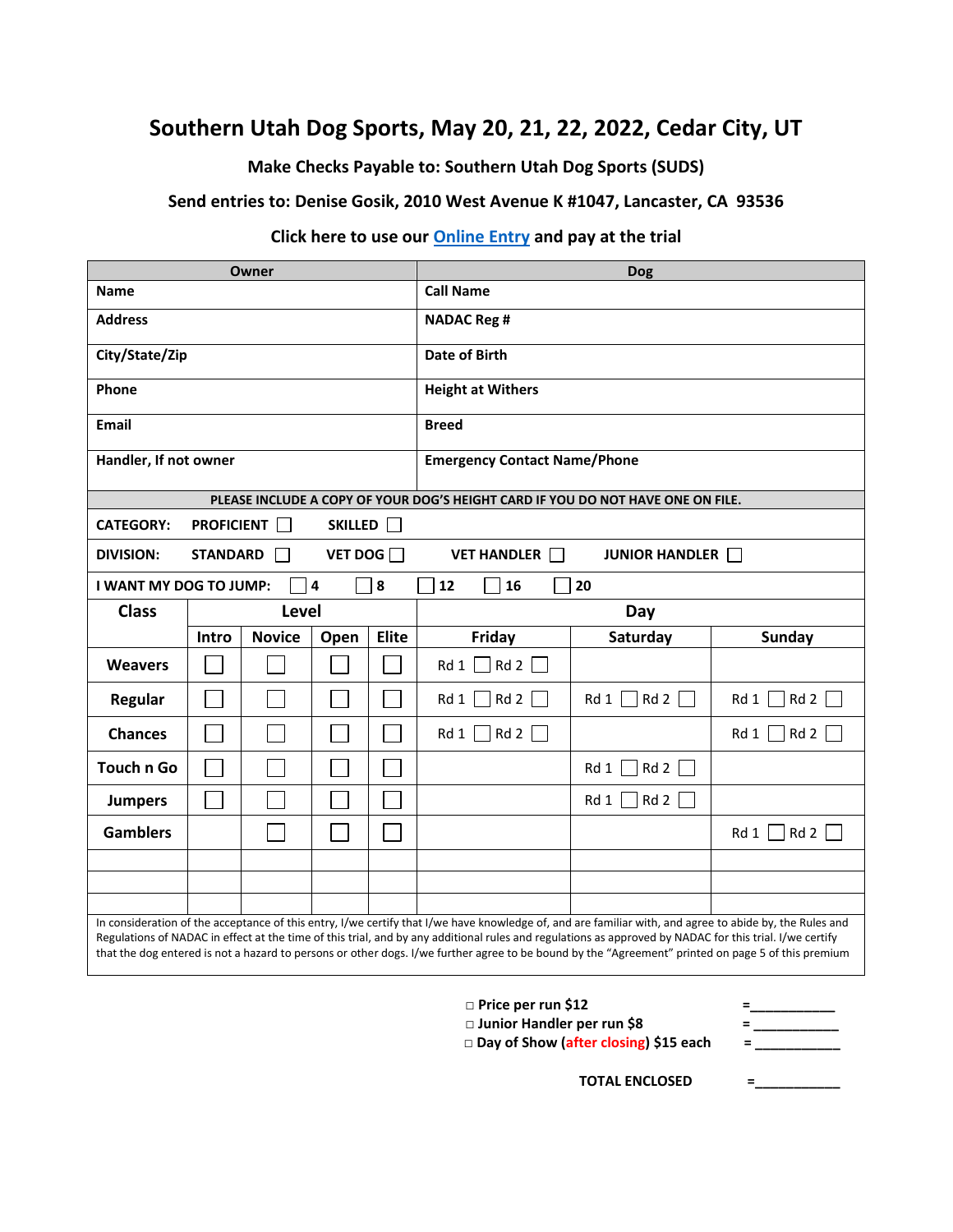**Owner/Exhibitor: \_\_\_\_\_\_\_\_\_\_\_\_\_\_\_\_\_\_\_\_\_\_\_\_\_\_\_\_\_\_\_\_\_\_\_\_Date\_\_\_\_\_\_\_\_\_\_\_\_\_\_\_\_\_\_\_\_\_\_**

#### Parent or Legal Guardian of Junior Handler

#### **AGREEMENT**

The person who signs this agreement represents that he/she is authorized to enter into this agreement on behalf of both exhibitor and the owner of entered dog. In consideration of acceptance of this entry: 1.1. As used here "NADAC" means the North American Dog Agility Council, LLC., its members, officers, directors, employees, show chairs, show committees and agents.

1.2. Exhibitor/owner agree to abide by the rules and regulations of NADAC and any other rules and regulations appearing in the premium for this event.

1.3. Exhibitor/owner certify that the entered dog is not a hazard to persons, dogs or property and that the entered dog's rabies vaccination is current in accordance with the requirement of the state in which the dog resides.

1.4. Exhibitor/owner acknowledge all hazards presented by the event and the event premises, including, but not limited to, the condition of the surface, restrooms, security measures or lack of, electrical appliances, fittings, show rings, parking areas and the presence of unfamiliar animals and people; exhibitor and owner assume the risk of any harm arising from these.

1.5. Exhibitor/owner releases NADAC (including its respective officers, directors, employees, and members), **Southern Utah Dog Sports** (including its officers, directors, members, and event organizing committee), and **Diamond Z Arena** (including its officers, agents, and employees) and will defend them and hold them harmless from all present and future loss, injury, damage, claims, demands and liabilities involving the entered dog, the event or event premises. Without limiting the generality of the foregoing, hold harmless provisions, exhibitor/owner hereby specifically assumes sole responsibility for and agrees to indemnify and save the aforementioned parties harmless from any and all loss and expenses (including legal fees) by reason of the liability imposed by law upon any of the aforementioned parties for damages because of bodily injuries, including death, at any time in consequence of my (our) participation in this event, howsoever such injury or death may be caused and whether or not the same may have been caused or may have been alleged to have been caused by negligence of the aforementioned parties or any of their employees or agents or any other persons

**IMPORTANT:** Please check your dog's NADAC registration number on your trial confirmation as soon as you receive it; also, please check the copy of the results posted at the trial. You should report any errors to the Trial Secretary Immediately. NADAC records trial results as they are submitted by the host clubs/groups. The individual trial results submitted by the club are uploaded to the [www.NADACForum.com](http://www.nadacforum.com/) within two weeks after the NADAC office receives them from the club. Please accept the responsibility to review those results, and check that your registration number and qualifying points, as reported by the club, are correct. You can join the Forum by going to [www.NADACForum.com](http://www.nadacforum.com/) and submitting your request. Your dog's points can be found in the Members Section. If you find an error In the reporting of your dog's qualifying points or registration number, please contact the host club. The host club Is responsible for correcting any errors and Informing NADAC.

Levels: Dogs may not enter at a level higher than what they have completed previously. A dog which has not competed in NADAC previously MUST enter at the Intro or Novice level.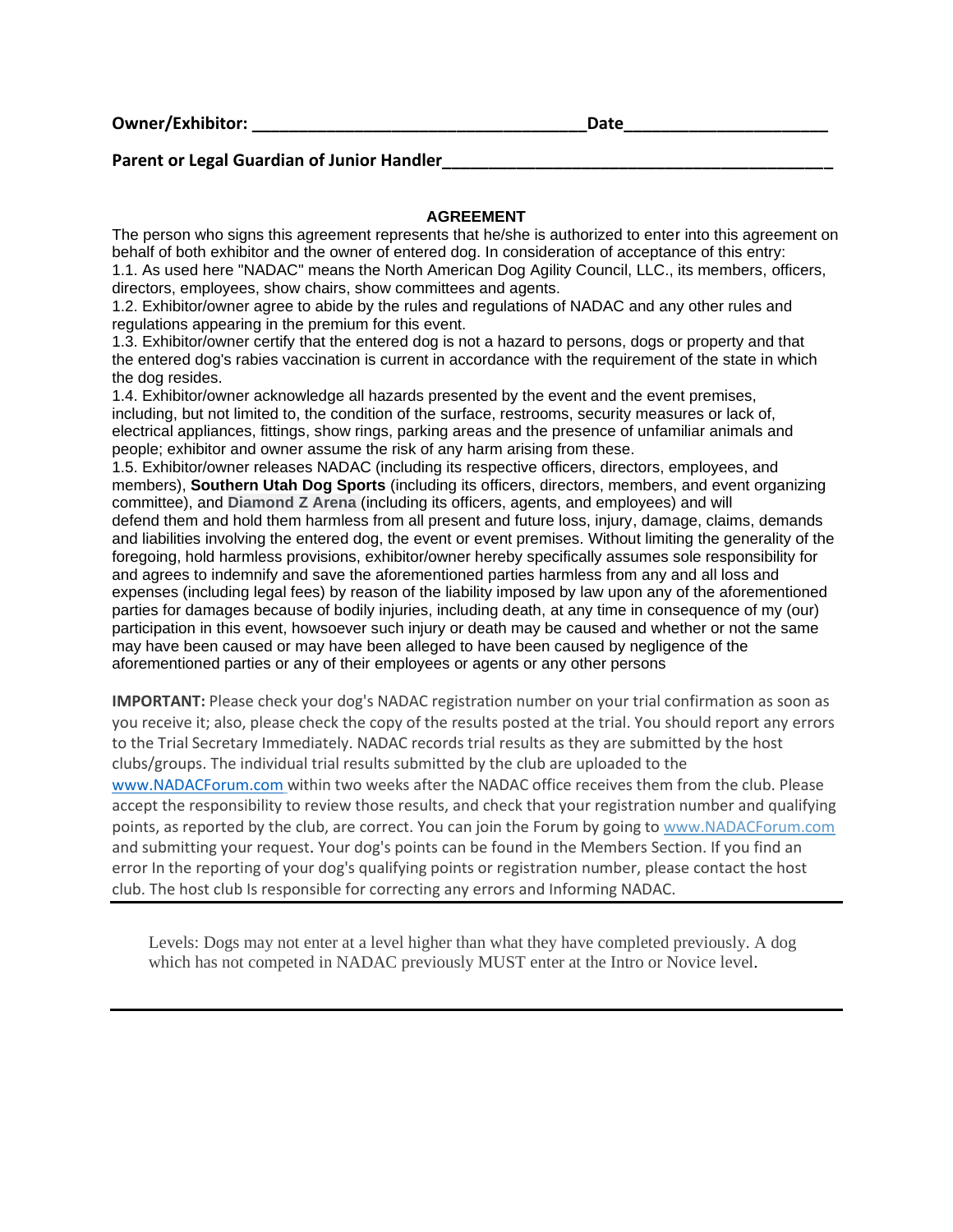# **Lodging Info and Directions:**

**Overnight RV parking on site: Sites with electricity (30 and 50 amp) Must be self-contained. \$15/per night (reservations not required; first come basis. there are 58 sites)**

**Dry Camping \$5/per night**

**\*All parking is at your own risk. NADAC and its management nor Southern Utah Dog Sports assumes no responsibility for fire, theft, loss or damage.**

### **LODGING:**

**Holiday Inn Express 1555 So Old Hiway 91 Cedar City, UT 84720 (435) 865-7799**

We have a block of rooms with a special rate of \$124 per night and \$25 per night pet fee (up 2 dogs). Rooms must be reserved from Thursday 5/19 through Saturday 5/21 to receive group rate. Please call the hotel and let them know you are part of the Southern Utah Dog Sports group to receive the special rate. **Reservation deadline is April 19, 2022.**

Other pet-friendly hotels include but not limited to:

### **Motel 6**

120 W. 200 N. Cedar City, UT 84720 (435) 586-9200

### **La Quinta Inn & Suites** 1377 S Main St.

Cedar City, UT 84720 (435) 865-0005

### **Comfort Inn & Suites**

1288 S Main St. Cedar City, UT 84720 (435) 865-0003